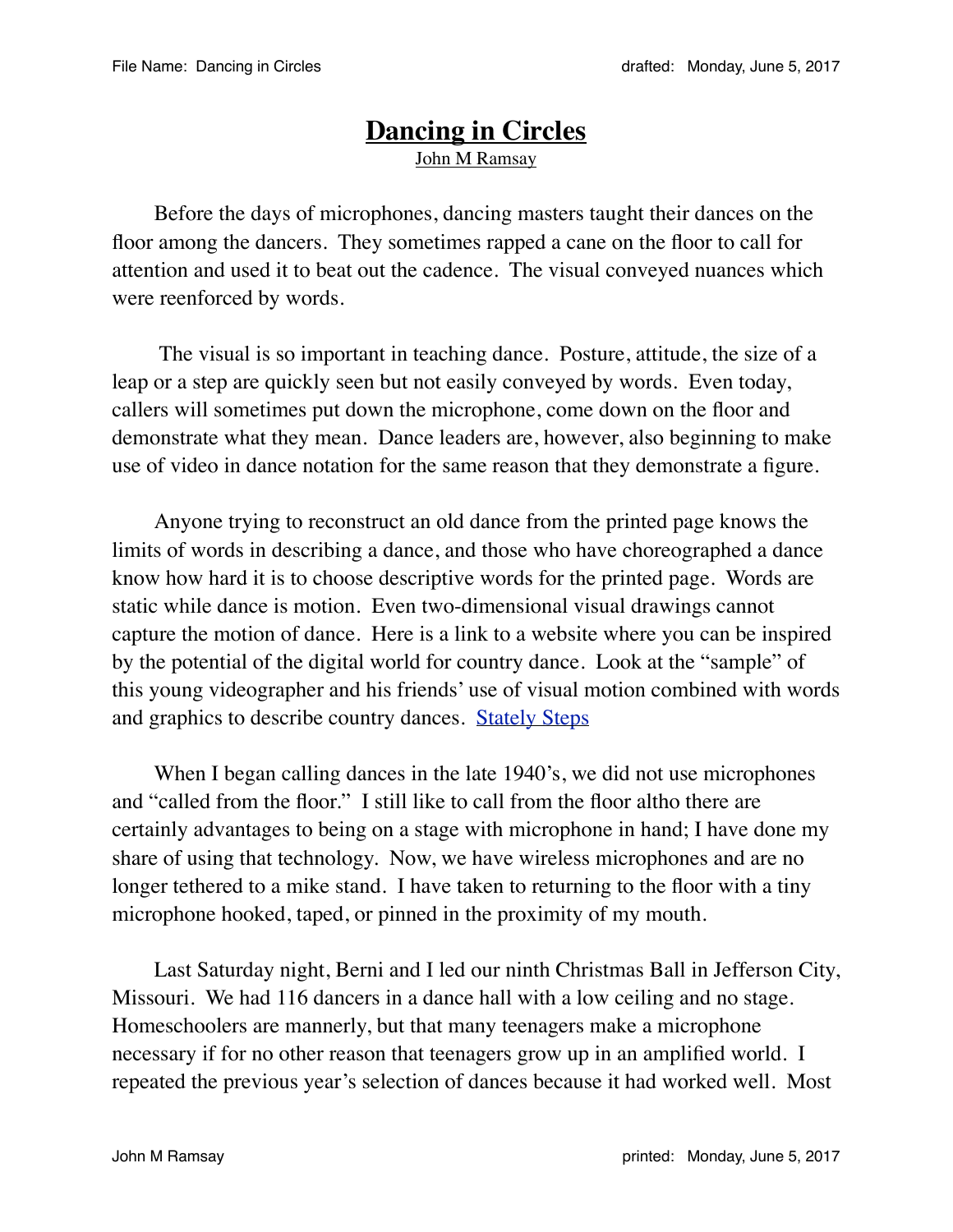of the dances were in a circle formation with Berni and me providing a visual demonstration in the center where all could see. I had to keep in mind that the orientation of those behind us made it easier for them to mimic our actions even though they couldn't read our lips while those facing us could see our faces but had to account for the mirror image impulse regarding "right" and "left." Berni and I would often about-face so that the mirror image group would understand. Mimicking the visual trumps the aural "right" or "left" for most people. I admit that the hall would accommodate a few more dancers if they were in lines, but it would be far more difficult to manage this one-night-a-year event in lines instead of a circle when at least twenty-five percent of the dancers have never even seen a country dance—much less participated in one.

Country dances in "longways for as many as will" formation dominated the dance scene in the seventeenth and eighteenth centuries. In that era, time had a different value. The custom was for the top couple to "teach" the figures as they worked their way down the set. Sometime in the nineteenth century, as the value of time shifted, the triple minor gave way to the duple minor and then to "hands four from the top" so that all could instantly begin dancing at the start. In teaching the dance to all at once, it is at least awkward to ask dancers in longways formation to hunker down so that all may see a demonstration. Circle formations make this unnecessary.

Here is the circle oriented program I used in Jefferson City with notes to show how teaching the figures progresses, and a nod to some history:

- Grand March: Queen's Highway, King's Highway, Phalanx, Serpentine, Spiral
- Ostende: delightful but simple 1910 St Louis schottische in a double circle
- [Circassian Circle:](http://www.youtube.com/watch?v=v_GoW-wQD_s) mixer in single circle with a buzz-step swing
- [Spanish Waltz](http://www.youtube.com/watch?v=Dcd-vi9Lcmc): Civil War era in circle formation with right and left hand stars, progression
- Scatter Promenade: simple mixer reenforcing stars, buzz-step swing, and promenade
- Duke of Kent's Waltz: 1802 longways capitalizing on Spanish Waltz figures plus a cast
- Christchurch Bells: in a double circle men in outside circle, ccw facing couples as  $\#1$ 's
- Circle Waltz Mixer: also known as Oslo Waltz; Greensleeves works well for Christmas
- Black Nag: all sets as spokes facing center (makes for fun galops to center in first figure)
- Sir Roger De Coverly: Fessiwig Virginia Reel with "corkscrew" instead of reel; sets ad lib
- Oh, how lovely is the evening: for all, 3 concentric circles as a round; no partners needed

I chose a few links (inserted above) to hint at the potential of the digital world in describing dance; but the links also show the need for quality in shooting,